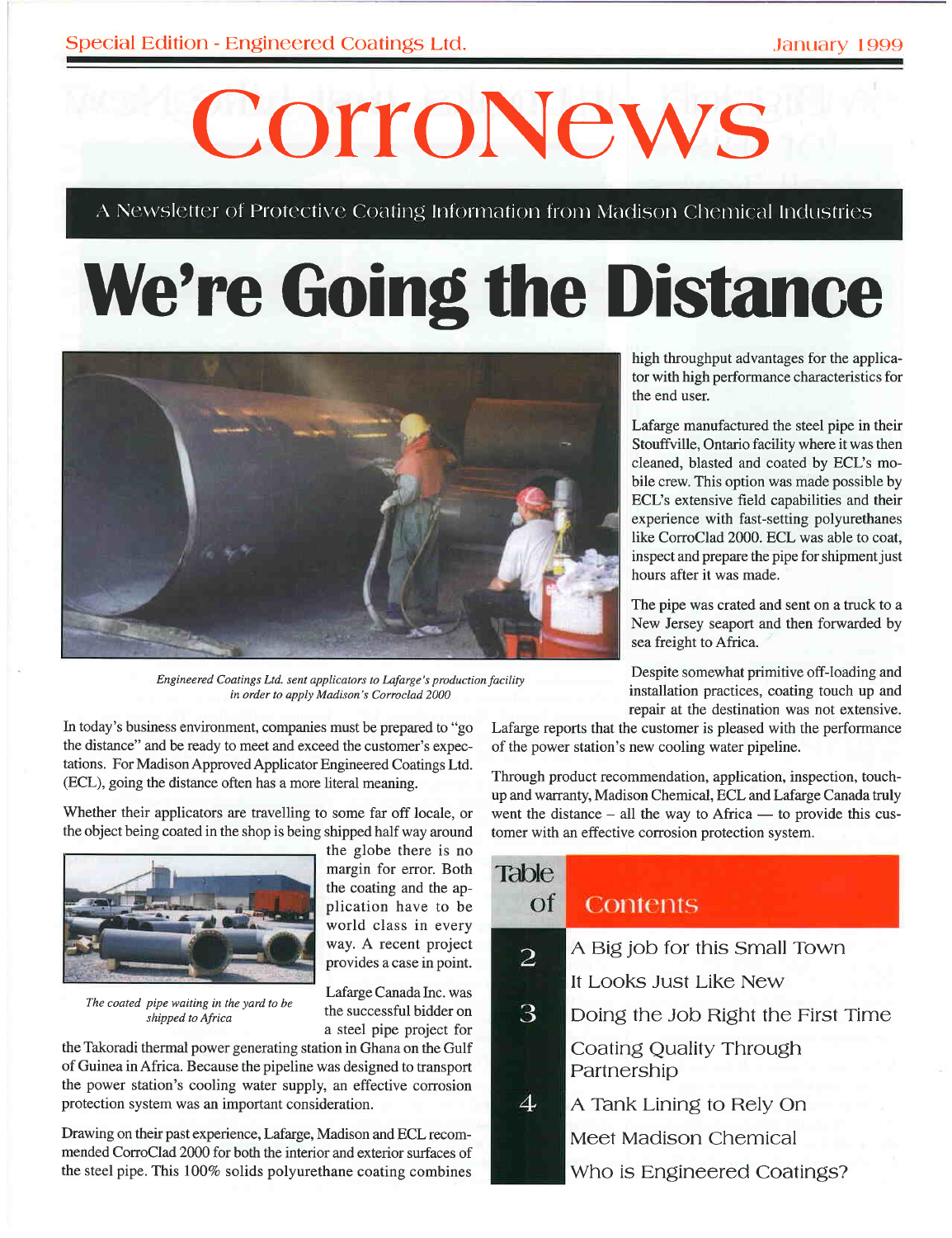### A Big Job<br>for this **Small Town**



ECL lined and coated this water tower - the only water supply for the town of Renfrew, Ontario

Renfrew is a rather small town located in the heart of the Ottawa Valley just west of Canada's capital.

In fact, Renfrew is so small that it has but one potable water storage tank to supply the entire town. So, when this water tank needed to be repaired the job had to be done in a hurry.

The steel tank was to be drained, cleaned, blasted, lined, inspected and then placed back in to service as quickly as possible so as not to deprive the community of their only potable water supply.

Engineered Coatings Ltd. (ECL) teamed up with Madison Chemical to repair the tank within the necessary time frame. ECL prepared the interior surface using standard blasting techniques (SSPC SP-10). Then they applied 16 to 20 mils of Madison's Corrocote II PW - an N.S.F. (National Sanitation Foundation) approved 100% solids polyurethane coating for potable water.

ECL has used Corrocote II PW on steel and concrete surfaces for a number of years. Their training and expertise with the product, combined with its fast setting characteristics, allowed ECL to complete the repairs to the Renfrew water tower without disrupting the town's water supply.

#### It Looks Just Like New



Engineered Coatings Ltd. worked with Madison Chemical to repair the Brooklin Water Tower, and now it looks like new

This elevated steel water tower in Brooklin, Ontario didn't always look this good. In fact, before Engineered Coatings Ltd. and Madison Chemical got involved, the tower was in pretty rough shape.

The Regional Municipality of Durham, the owners of the potable water tower, called on ECL to travel to Brooklin and perform a few repairs on the tank. Happy to oblige, ECL loaded a truck with blasting and spraying equipment and set out on their way.

They found the water tower in need of some special attention. Portions of the steel tank were corroded, and ECL discovered some areas where the tank was leaking due to severe pitting. Lining and coating the damaged areas of the water tower was going to prove somewhat challenging.

The owners' primary concern was stopping the leaks, and eliminating the corrosion on the interior surface of the tank. They also wanted assurance that the repairs would last longer than just a few years. ECL set to work using Madison's Corrocote II PW, a durable, long lasting, 100% solids polyurethane coating that is NSF 61 approved for use in potable water tanks.

ECL knew Corrocote II PW could be built up to any desired thickness, and they knew that feature would be important when applying over any damaged steel surfaces. Applicators started the project by sandblasting the

surface to SSPC SP10 specifications. Then they set about repairing the pitting and other surface deterioration using Madison's PW Touch-Up.

Once the initial repairs were complete, ECL spray applied 30 to 40 mils of Corrocote II PW polyurethane to the interior surface of the tank - almost twice the thickness used for most applications. The extra thickness was required to effectively seal some of the more heavily damaged areas inside the tank.

ECL applicators also coated the exterior surface of the Brooklin water tower thus restoring its youthful appearance. Thanks to ECL's hard work and expertise, by the end of the project, the tank looked and performed like new.